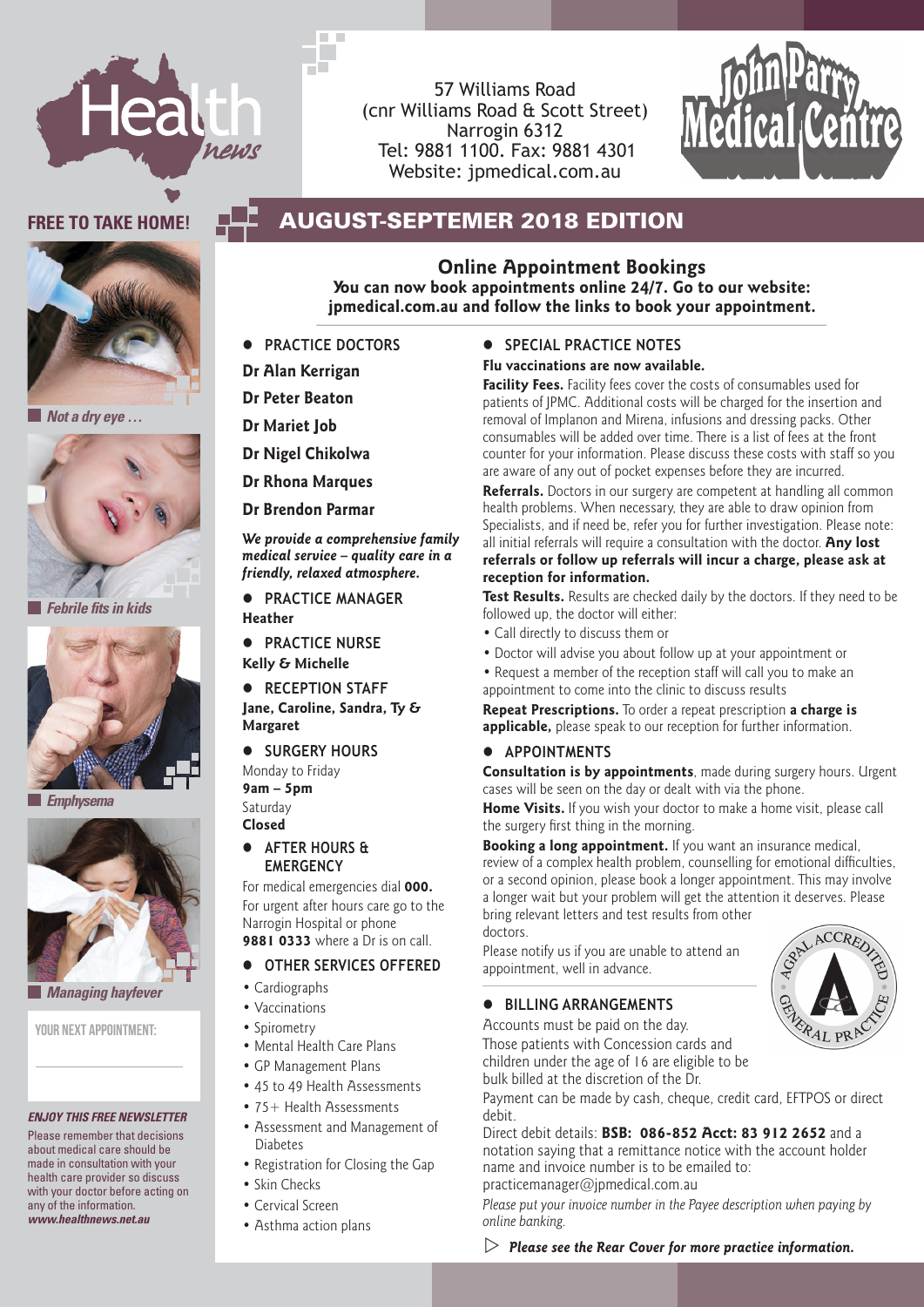# Not a **dry eye**

The eyes need constant lubrication which is provided by the tear glands. Eyes become dry for two main reasons. Firstly, tears can evaporate too quickly. This can be on aeroplanes, in air conditioning, in dry air or smoky conditions. It is temporary and is improved by use of lubricant drops and removing yourself (where possible) from the situation. Secondly, it can be due to reduced tear production. This can be because of advancing age, various medical conditions (e.g. diabetes, lupus, Sjogren's syndrome, scleroderma), certain medications (e.g. antihistamines, antidepressants, blood pressure tablets) and tear gland damage through trauma.

Other risk factors include being female, use of contact lenses and having low vitamin A levels.

Symptoms are a burning, itching, stinging or dry feeling in the eye. The eyes may become red and sensitive to light. Blurry vision can follow.

Diagnosis is largely on symptoms and a thorough eye examination. Blood tests would be done to rule out underlying conditions. You may be referred to an ophthalmologist.

Complications include eye infections and damage to the eye surface. Fortunately these can be mostly avoided.

Treatment depends on cause. In most cases you will be recommended eye drops to keep the eyes moist. These may be used multiple times a day.

Avoiding situations where dryness would be aggravated (where practical) is important. Try staying inside on windy days or when there is smoke in the air. Wear sunglasses when



outside. Take breaks when using screens for long periods of time and position your screen below eye level so you tend to look downwards. This can reduce evaporation.

### Breathless with emphysema

Emphysema is a form of chronic obstructive pulmonary disease (COPD). Inheritance plays a part, however, most cases are related to smoking or longterm exposure to dusts or pollutants which damage the air sacs in the lungs where oxygen enters the blood stream.

The symptoms develop slowly and include shortness of breath, fatigue, cough and phlegm and recurrent chest infections. In more advanced cases there can be cyanosis (a blue colouration) of the skin. There is no cure for emphysema but it is largely preventable, the most important one being

not smoking or quitting if you do smoke. Talk to your doctor about ways to achieve this. It doesn't matter if you have tried and failed to quit smoking, some people need multiple attempts before they succeed.

> Diagnosis is based on the history and examination of the chest. You will likely be referred for chest imaging and lungfunction testing. Complications include pneumonia and collapsing of the lung.

Treatment is designed to minimise symptoms. This includes inhalers to widen airways and reduce sputum, lung rehabilitation programs, quitting smoking, exercise to increase lung capacity (this needs to be gentle) and in advanced cases oxygen may be helpful. It is important to have an annual flu vaccination and to see your doctor at the first sign of any respiratory infection.

It is worth restating that while there is no cure for emphysema it can be largely prevented by not smoking. Your doctor can help you in your campaign to quit.



Weblinkhttp://healthywa. wa.gov.au/Articles/F\_I/Febrile-

# Febrile fits in kids

These are seizures in children (generally between six months and five years) due to a rapid rise in temperature. Up to one in 20 children will experience these. While frightening to watch, they do not cause brain damage and are not a prelude to epilepsy.

The exact cause is unknown but is thought to relate to the young brain being more sensitive to fever and rapid rise in temperature. The underlying infection does not need to be severe. There are no specific preventative measures but the vast majority of children who have had one will not have another.

Typical symptoms are brief loss of consciousness, jerky movements and possibly redness of the face. Febrile fits usually last a few minutes and stop by themselves. Your child will likely be sleepy and irritable. If a fit continues for over five minutes you must call an ambulance.

Immediate treatment is to lay your child on their side and remain calm. Do not try to restrain the child or place them in a bath while fitting. Other treatments are directed to lowering the fever with ibuprofen or paracetamol. Tepid bathing or sponging can help. Get your child checked by your GP to find the underlying cause of the fever. If, as is common, it is due to a virus then no antibiotic will be needed.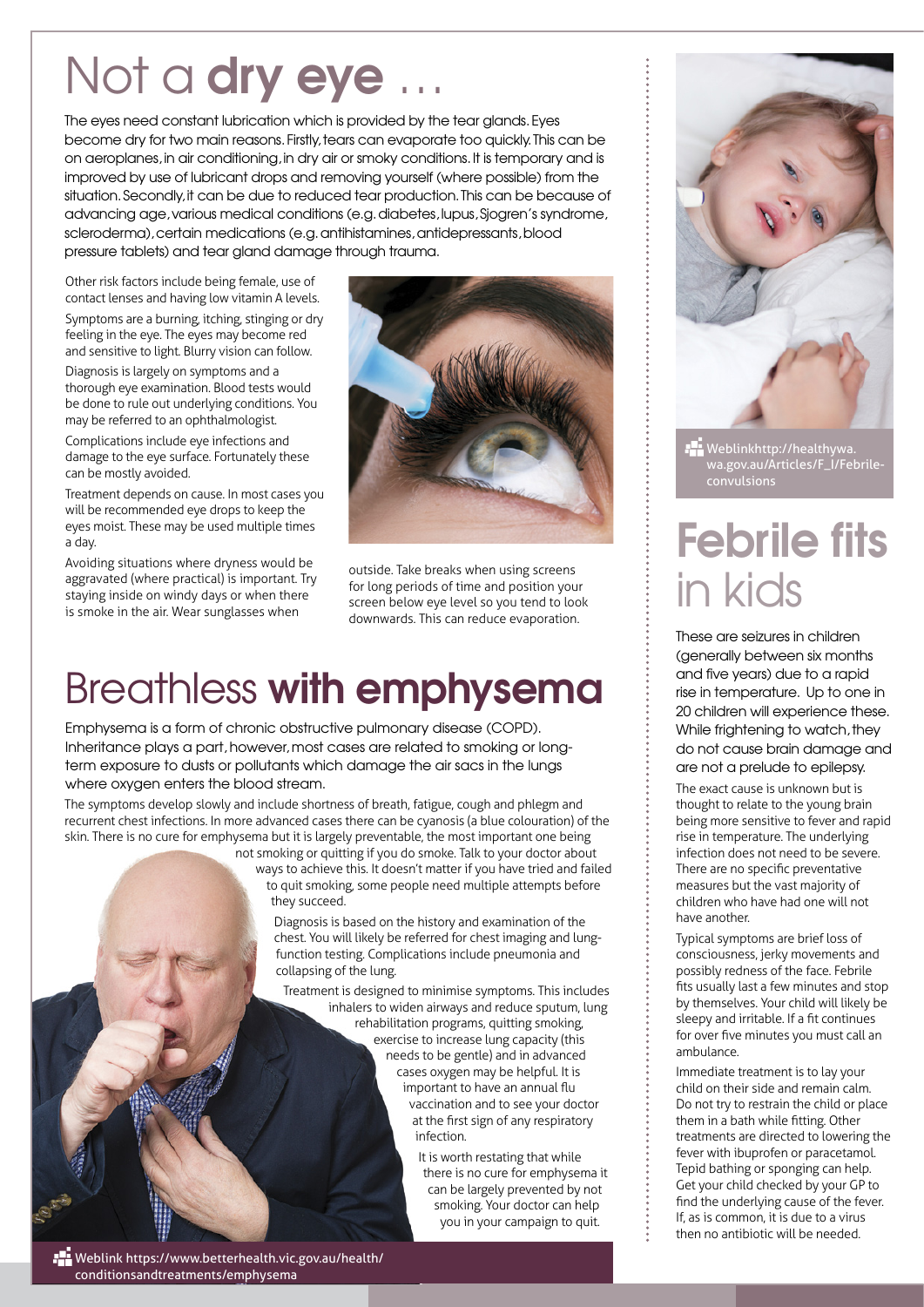

# Managing hayfever – why, what & how

Runny or blocked noses, sneezing, congestion, watery eyes and headache are just some of the symptoms of allergic rhinitis (hayfever) which affects nearly one in five Australians. It is not necessarily caused by hay and you don't get a fever. The symptoms can range from mild to severe and can last days or months.

It is caused by a reaction to atmospheric allergens. Some people are able to identify specific triggers like grass or dust, others are not.

There are numerous treatment options. Avoiding triggers is helpful if you can identify them but, even then, it's not always practical. However, if grass sets you off, then mowing the lawns is best avoided. Don't sweep the garage if you are sensitive to dust.

Antihistamine medications can ease the symptoms. While some can make you drowsy, others do not. Corticosteroid-based nasal sprays do not work as quickly but have a preventative effect and last longer. Talk to your doctor about treatments that might suit you.

Decongestants are best avoided as they dry the nose but wear off quickly and can even worsen the situation. If your allergy is severe, talk to your GP about referral for allergy testing.

For some people, a course of desensitising injections (where you are 'immunised' against what affects you) is beneficial. Be aware that the treatment can go on for two years but can also last a lifetime.

Fortunately for most of us, hayfever is a transient inconvenience in spring which can be treated until it passes.

**Weblink https://www.** allergy.org.au/patients/ allergic-rhinitis-hay-feverand-sinusitis/allergicrhinitis-or-hay-fever



# V is for varicose veins

Widened, often twisted, veins near the skin surface are called varicose veins. They are most common on the lower legs.

Risk factors include advancing age, being female, a positive family history, being overweight, pregnancy and prolonged sitting or standing. They will appear as blue, twisted cords on the legs.

Whilst often painless, they can cause aching and a heavy feeling in the legs. Itching and skin rash (varicose eczema) can also occur. If ruptured there can be significant bleeding. In more severe cases there can be ulceration.

However, they are not associated with deep vein thrombosis.

Treatment depends on severity. There are no specific medications, though Painkillers may ease symptoms but should not be relied on.

Previously formal surgical stripping was performed and this required some days in hospital. Surgical treatments have advanced and most commonly they are now injected to close down the vein. When varicose, the vein is no longer working effectively so it is not a problem to remove or close it. This can be done as an outpatient and recovery is quite rapid.

People seek treatment either for cosmetic reasons or due to symptoms. Talk to your doctor about what might be the best option for you.

To help avoid developing varicose veins, maintain a healthy weight, do regular exercise and change position regularly.



**PE** Weblink https://www. healthdirect.gov.au/varicoseveins